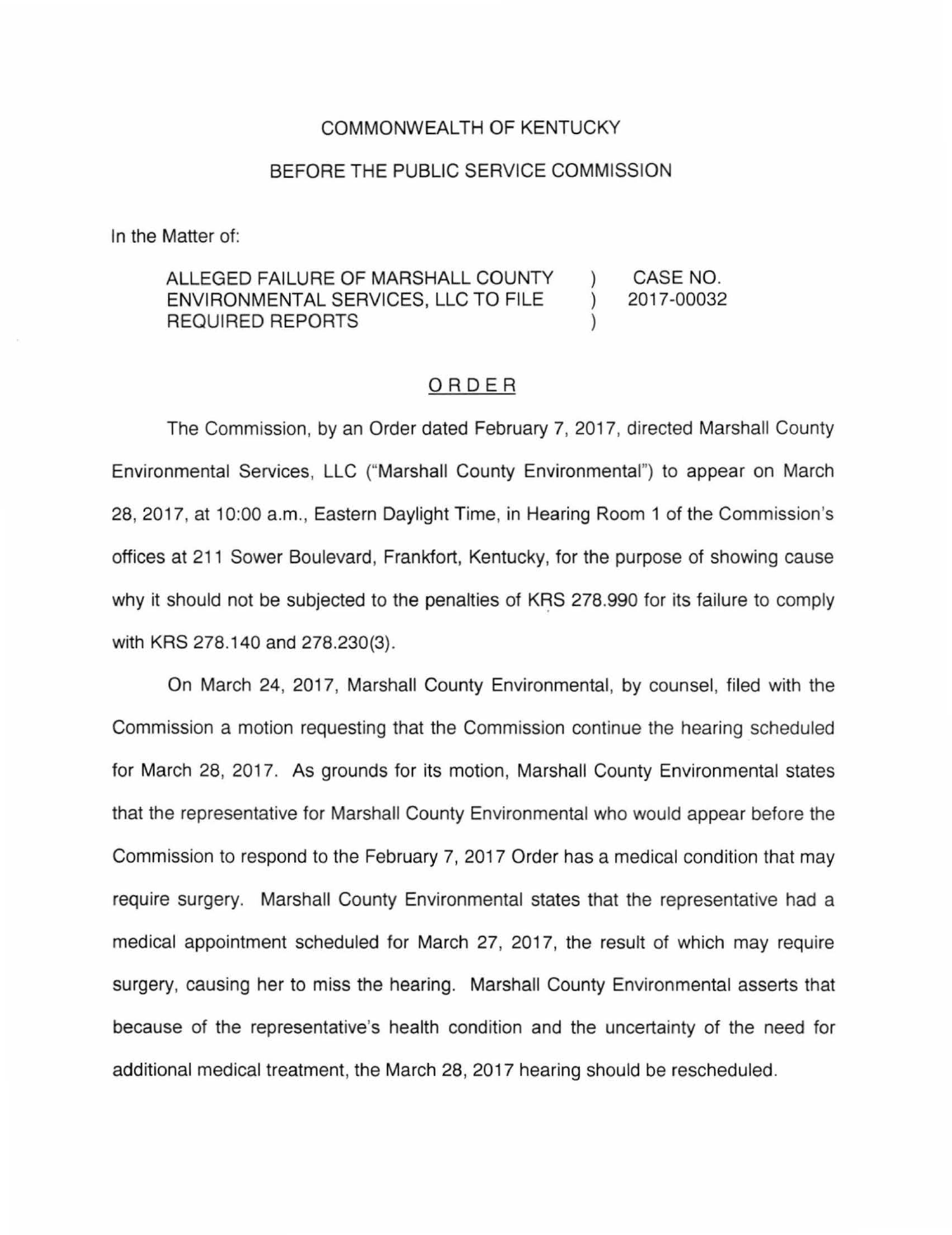The Commission finds that Marshall County Environmental has provided sufficient grounds to support its motion and that the motion should be granted. The Commission further finds that Marshall County Environmental should inform the Commission on or before May 1, 2017, of the condition of the Marshall County Environmental representative and her ability to appear before the Commission.

IT IS THEREFORE ORDERED that:

1. Marshall County Environmental's March 24, 2017, motion is granted.

2. The hearing scheduled for March 28, 2017, is continued generally, and

3. On or before May 1, 2017, Marshall County Environmental shall inform the Commission, in writing, of the condition of the Marshall County Environmental representative and her ability to appear before the Commission.

By the Commission



ATTEST: